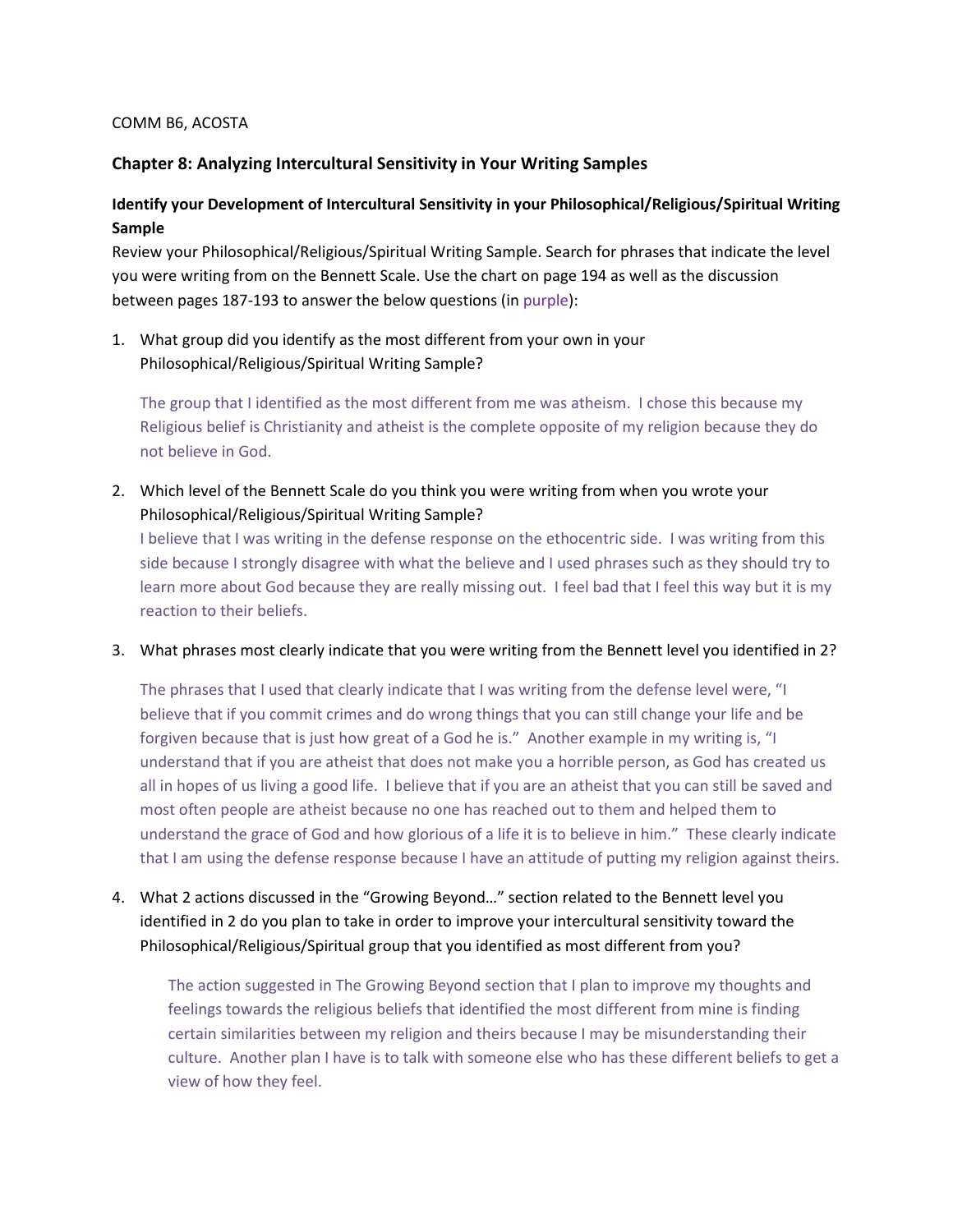## Identify your Development of Intercultural Sensitivity in your Majority Writing Sample

Review your Majority Writing Sample. Search for phrases that indicate the level you were writing from on the Bennett Scale. Use the chart on page 194 as well as the discussion between pages 187-193 to answer the below questions (in purple):

1. What group did you identify as the most different from your own in your Majority Writing Sample?

The group that I identified most different from mine is people with down syndrome. I chose this because my majority identity is Neurotypical and I think that down syndrome and neurotypical are on opposite sides of the spectrum.

2. Which level of the Bennett Scale do you think you were writing from when you wrote your Majority Writing Sample?

The level on the bennett scale that I am writing from is the acceptance scale which is on the ethorelative response side. I wrote from this side because I feel and for people with down syndrome and think that they live a life that is very different from people that are neurotypical.

- 3. What phrases most clearly indicate that you were writing from the Bennett level you identified in 2? The phrases that I used that clearly indicate that I was writing from the acceptance level were, "think this has shaped me to be who I am because I would be a completely different person if I had down syndrome or autism or any of these other disorders. I was fortunate enough to have been blessed with a mostly regular brain and have not had to go to the rough life of having any of these issues." Another example in my writing is, "I have heard many stories of down syndrome children/adults and it is so sad that not only they but also their parents and family members have to go through such difficult periods of time throughout their lives." These phrases clearly indicate that I am experiencing the acceptance level of the Bennett Scale.
- 4. What 2 actions discussed in the "Growing Beyond…" section related to the Bennett level you identified in 2 do you plan to take in order to improve your intercultural sensitivity toward the group that you identified as most different from you?

I plan to take many actions to improve my level of acceptance on the Bennett Scale such as beginning to explore and find more out about the culture associated with having down syndrome. Also, I would like to improve my skills in ways such as understanding people with down syndrome by adapting to their lifestyle and reference their behaviors and actions.

#### Identify your Development of Intercultural Sensitivity in your Minority Writing Sample

Review your Minority Writing Sample. Search for phrases that indicate the level you were writing from on the Bennett Scale. Use the chart on page 194 as well as the discussion between pages 187-193 to answer the below questions (in purple):

1. What group did you identify as the most different from your own in your Majority Writing Sample?